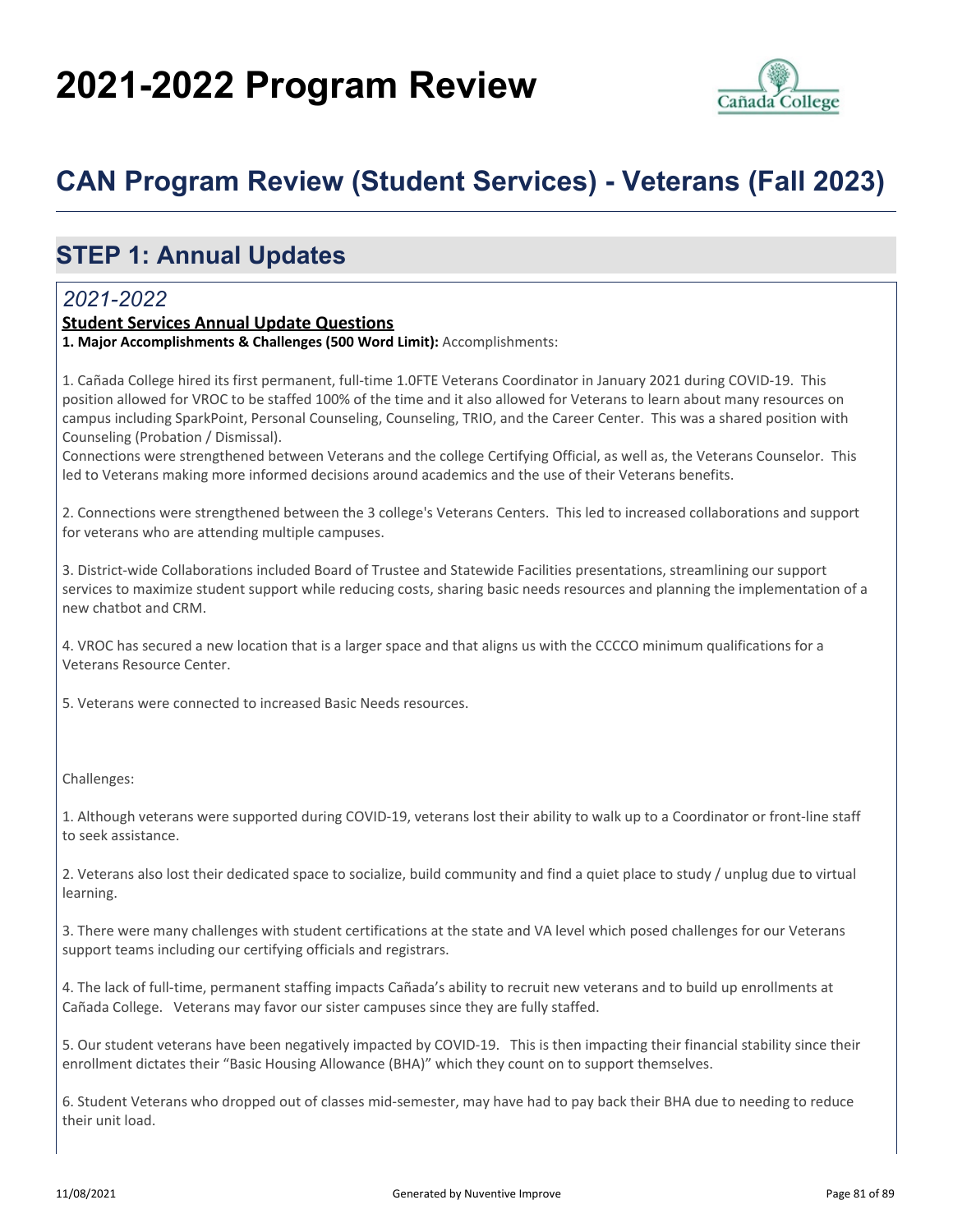7. The VA has also been delayed in processing veterans awards causing some veterans to receive delayed payments.

8.. There are new laws and state requirements enacted to support Veterans including the Isakson Roe Health Care and Benefits Act of 2020 and Credit for Prior Learning. Both of these require cross-district and inter-campus collaborations and changes in order to meet these requirements.

9. As a result of this new VROC position being shared with Probation Dismissal, our campus has been unable to dedicate 100% of this coordinator's position to supporting student veterans

10. (By the time of writing this annual update, our Veterans Coordinator resigned. Fortunately, we have successfully hiring a new Veterans Coordinator)

**2. Proposed Changes:** 1. VROC is seeking to hire a new short-term 0.50 FTE Veterans Coordinator to provide additional support for VROC. This person will help support the existing Veterans Coordinator with new laws and regulations required by the CCCCO, state and the VA.

2. VROC will also hire student assistants to help provide VROC coverage and support.

3. Veterans Services at Cañada College will continue to collaborate with our Veterans Services counterpart at both Skyline and CSM. This will streamline our return to in-person learning practices, policies and messaging, and aid with adhering to Isakson Roe, Credit for Prior Learning, vaccination updates for veterans, and our CRM rollout

**3A. Impact of Resource Allocations Process:** Goal 0: VROC was successful in having a full-time, permanent Veterans Coordinator and this has allowed our VROC to provide direct, timely and knowledgeable support for our student veterans. However, since this is shared position, a percentage of this staff's time is dedicated to supporting Probation / Dismissal. Therefore, our veterans coordinator is unable to support veterans (including supporting veterans, increasing enrollments and outreach) as our sister campus positions can. With the increased veterans laws and regulations being imposed by the CCCCO, state and VA, this strains the coordinator's ability to adequately support our student veterans equitably.

Goal #1: Secure funding for VROC Study room and coordinator's Office - Goal met. VROC has secured a new location.

Goal #2: Laptop for VROC PSC - Goal met. Laptop has been purchased.

Goal #3: Student Laptops - (4) - In progress. Once we move in we will reassess this request.

**3B. Disproportionately Impacted Students Affect:** Student veterans are a disproportionately impacted community. They are often older students with a goal and who may find it difficult adjusting to civilian life from the military. This position assists student veterans with matriculation, certification, counseling, and basic needs support at each step of the way and may also serve to advocate for student veterans as they may be new to higher education. Student veterans are also often in need of personal counseling to address PTSD.

**4. SAOs and SLOs:** SAO#1: Connect veterans to student services - Met Assessment: PSC will connect veterans to college and VA benefits

SAO#2: Connect veterans to academic counseling - Met Assessment: Veterans Counselor will meet with veterans and ensure that veterans have updated SEPs.

SAO#3: Complete and implement a new CRM specific for student veterans.-SAO New **5. SAO/SLO Assessment Results and Impact:** SAO#1: Connect veterans to student services - Met Assessment: PSC will connect veterans to college and VA benefits

The VROC Coordinator has connected a growing number of student veterans to Student Support Services in a timely and intentional manner. The Coordinator has also worked to advocate for students with the VA and the CCCCO. Having a full-time permanent coordinator has also helped to connect our student veterans to increasing student services.

SAO#2: Connect veterans to academic counseling - Met Assessment: Veterans Counselor will meet with veterans and ensure that veterans have updated SEPs.

Rosa Moncada worked with our Veterans Counselor (Nick Martin) to streamline the SEP approval process.

SAO#3: Complete and implement a new CRM specific for student veterans.-SAO New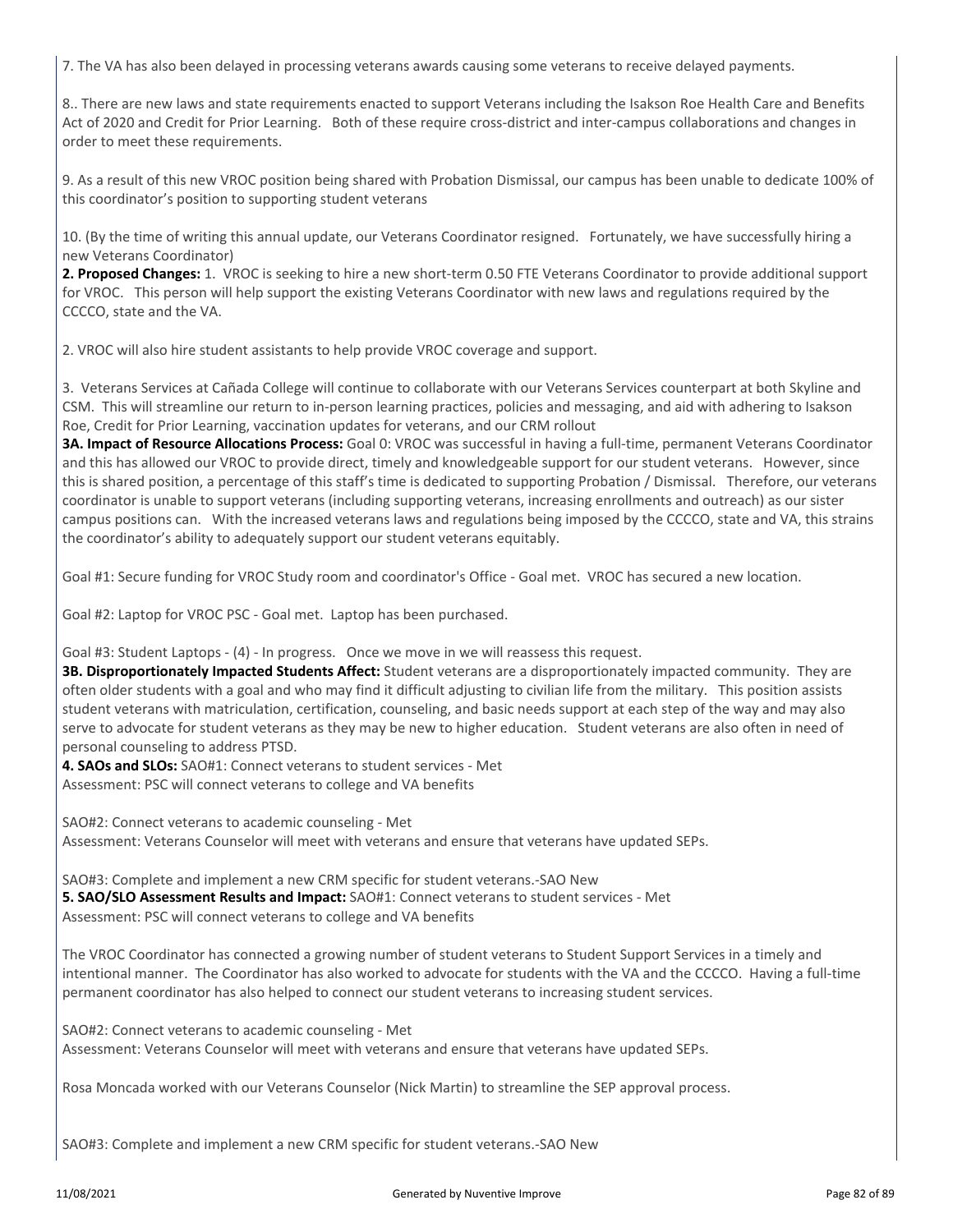### **Goal Description: Student Laptops - (4)**

VROC plans on having laptops for students to use at computer stations in VROC. Many student veterans do not have either computers and /or stable internet at home so this resource would provide the technology to study on campus, near valuable academic resources in a quite and dedicated environment for our Veterans who often need a quite space to work at.

**Goal Status:** 2 - Continuing (PR)

**Relevant Program Review Cycle:** 2020-2021

**Estimated Start Date:** 12/02/2020

**Estimated Completion Date:** 07/06/2021

**Who's Responsible for this Goal?:** Adolfo Leiva, Wissem Bennani

**Please select the college goals with which your program goal aligns.:** Student Completion/Success - Provide educational and student services programs that highlight inclusivity, diversity, and equity in their mission to help students meet their unique educational goals and minimize logistical and financial barriers to success., Community Connections - Build and strengthen collaborative relationships and partnerships that support the needs of, reflect, and enrich our diverse and vibrant local community., Organizational Development - Focus institutional resources on the structures, processes, and practices that invest in a diverse student population and prioritize and promote equitable, inclusive, and transformative learning.

Please select the college strategic initiatives with which your program goal aligns.: Improve Student Completion, Create an Alumni Network, Enhance Marketing, Hold On-Campus Events, Implement Guided Pathways, Implement Guided Pathways, Create Process for Innovation, Promote a Climate of Inclusivity, Institutionalize Effective Structures to Reduce Obligation Gaps

#### *Resource Requests*

**4 student use laptops for VROC -** VROC space is being upgraded to better serve the needs of student veterans and their dependents. This will also allow us to meet the minimum standards for VROCs per the CCCCO and ongoing funding requirements.

**Status:** New Request - Active

**Type of Resource:** Information Technology **Cost:** 4801.02

**One-Time or Recurring Cost?:** One-Time Cost

**Critical Question: How does this resource request support closing the equity gap?:** Our student Veterans are often financially under-resourced. Therefore, they often don't have the means to purchase a laptop and / or printer. Purchasing laptops for the VROC would allow Veterans to have a quite space where they could do research, complete their homework or simply study. By providing this resource in a dedicated space for Veterans, we will close the equity gap facing many student veterans who need this resource to realize their educational potential. Additionally, many veterans face mental health issues (like PTSD) and need a quiet computer lab in which to study and learn.

**Critical Question: How does this resource request support Latinx and AANAPISI students?:** These laptops would be available for both Latinx and AANPISI students and military connected individuals whenever the VROC would be open.

### **Goal Description: Hire a full-time OFFICE ASSISTANT**

 The current Veterans Coordinator is a shared position with Probation / Dismissal but at 0.5FTE, this position is unable to fully meet the growing demands for supporting veterans and their dependents.

Hiring a full-time OFFICE ASSISTANT will allow VROC at Cañada College to attract more student veterans, thereby increasing Veteran enrollments and state funding, expand support services, for veterans and their dependents, increase veteran retention, success and persistence, and shorten time to completion. The end result will be that we can serve more student veterans more effectively and equitably.

**Goal Status:** 1 - New (PR)

**Relevant Program Review Cycle:** 2021-2022

**Estimated Start Date:** 07/01/2022

**Estimated Completion Date:** 07/01/2022

**Who's Responsible for this Goal?:** Adolfo Leiva, Wissem Bennani

**Please select the college goals with which your program goal aligns.:** Student Completion/Success - Provide educational and student services programs that highlight inclusivity, diversity, and equity in their mission to help students meet their unique educational goals and minimize logistical and financial barriers to success.